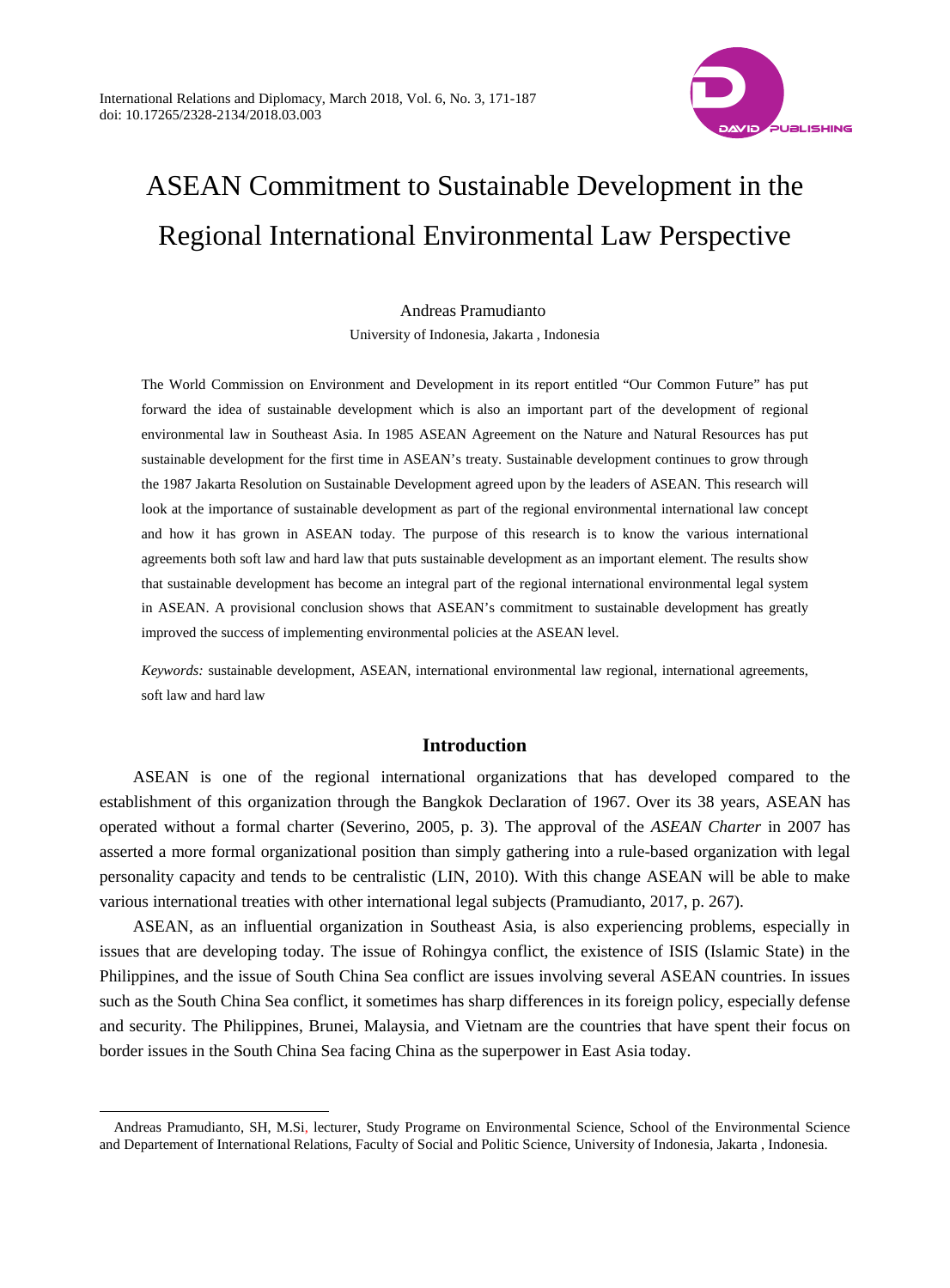Sustainable development as one of the vision of ASEAN seems to be experiencing obstacles in the effort to achieve its goals. The South China Sea conflict issue, the Rohingya conflict, and the existence of ISIS in the Philippines are an important obstacle in achieving sustainable development, especially in achieving the target of Sustainable Development Goals (SDGs). Defense and security is a crucial issue to be taken into account for ASEAN in realizing sustainable development in the Southeast Asian region.

Sustainable development, which has been affirmed by the Environment and Development Commission through its report of "Our Common Future" in 1988, has now grown much more meaningful. The establishment of the UN Commission on Sustainable Development (UNCSD) has provided a wider nuance with much more developed dynamics today. UNCSD, which is the result of the 1992 Rio Summit, has encouraged more serious efforts to achieve the Millennium Summit 2000 outcome that confirms the Millennium Development Goals (MDGs) 2000-2015 or its successor which is the result of UNGA ( United Nations General Assembly ) 2015, Sustainable Development Goals (SDGs) 2015-2030.

The problem is: Does ASEAN also have a similar commitment to the dynamics of global international relations, especially in sustainable development? How does ASEAN address the existence of the concept of sustainable development and how does ASEAN develop the concept of sustainable development in its dealings through the resulting documents? Furthermore, will ASEAN be able to influence regional international law in Southeast Asia through the concept of sustainable development? This paper will try to see ASEAN's perspective on sustainable development especially in developing regional international environmental law on sustainable development.

# **The Road to Sustainable Development: Global Perspective**

When the World Commission on Environment and Development (WCED) announced its report through its publication entitled "Our Common Future", sustainable development became an important direction for world development at the time. This process can occur since the interests of development and the environment have been a prolonged problem especially since the Human Environment Conference in Stockholm, Sweden in 1972, which underscores the importance of an agreement between the environment and development through international legal norms. The important publication to follow up on the environmental and developmental position through carrying capacity published by United Nations Environmental Programme and Worldwildlife Fund (UNEP-WWF) was an interesting material to be discussed at that time.

On the other hand, international legal cases have laid the groundwork for the importance of sustainable development, such as the case of Behring Sea Fur Case (USA v. UK, Arbitration, 1893) and Gabcikovo Nagymaros Dam Project (Hungary v. Slovk, ICJ, 1993), and several other cases. (Marr, 2003, pp. 40-41). These international law cases want to show that sustainable development has become an essential part of any development activity/project/program.

Therefore, in 2000 at the Millennium Summit, states have affirmed its importance in the framework of global development through Millennium Development Goals (MDGs). Two years later in Johannesburg, South Africa emphasized a more focused commitment to sustainable development through the World Summit on Sustainable Development (WSSD). This summit provides direction for sustainable development and the importance of synchronization with the Millennium Development Goals (MDGs).

Currently MDGs have ended and replaced by Sustainable Development Goals (SDGs). The replacement process is also related to the important documents produced in the Rio Plus 20 Summit, which is the document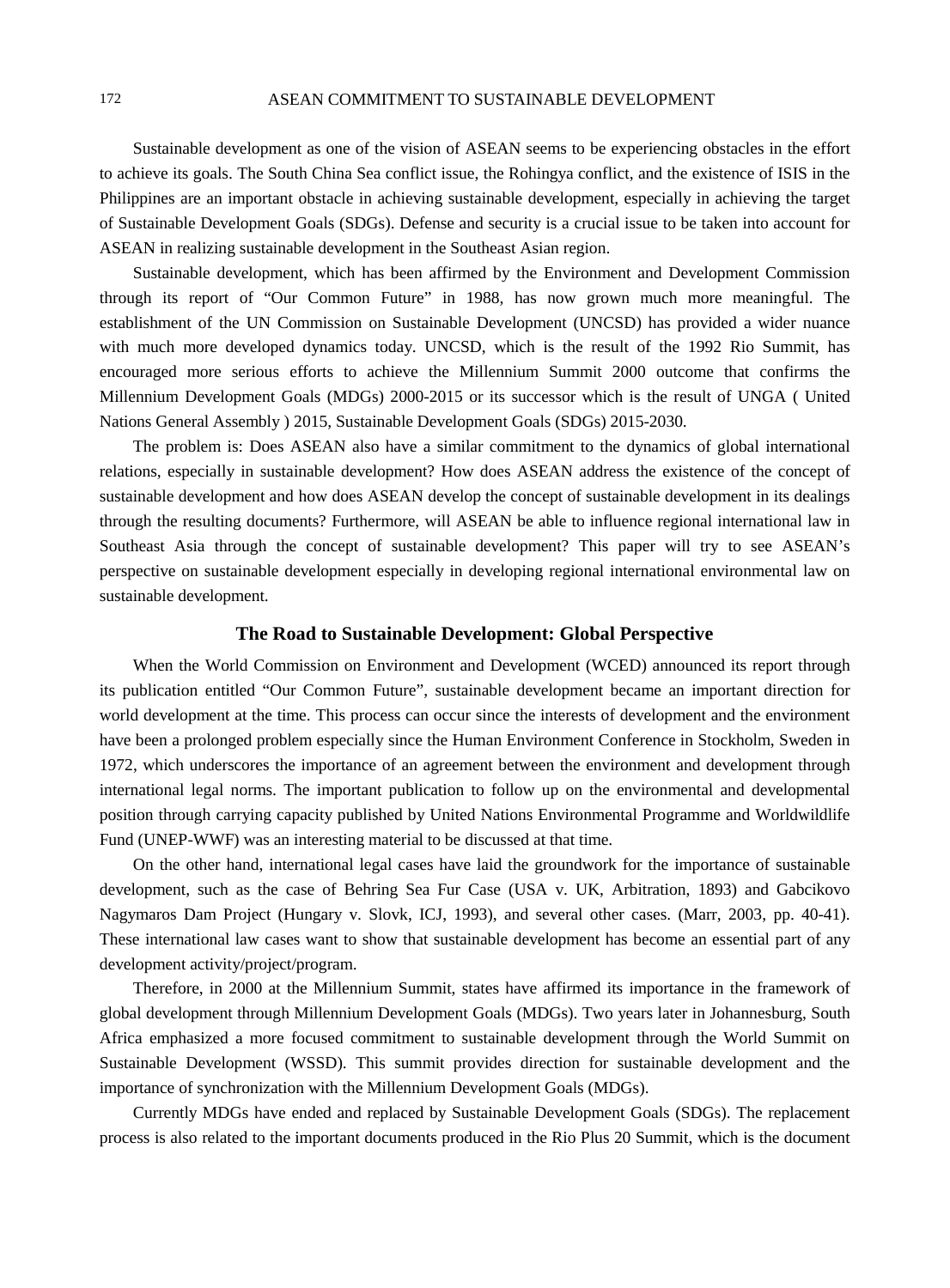"Future We Want". This document makes one of the considerations for the Post-Agenda 2015. In the "Future We Want" document, sustainable development is a prerequisite for achieving prosperity of the human race. In September 2015, UN Summit has adopted 17 Sustainable Development Goals and 2030 Agenda for Sustainable Development.

In various sustainable development agreements reached at the global level, ASEAN also plays a role through its involvement in these meetings. Even the obligations that have been agreed upon in sustainable development are also affirmed by ASEAN, one of which is stated in ASEAN Declaration on Environmental Sustainability 2007 in Singapore:

Cognizant of mounting global concern over the environment and ASEAN's obligations to its people in fulfilling the aims of the World Summit on Sustainable Development (WSSD) and to achieve the UN Millennium Development Goals (MDGs), in particular to ensure environmental sustainability in the context of sustainable development.

Likewise in the ASEAN Yangon Resolution on Sustainable Development 2003 that strengthens ASEAN's commitment to the WSSD global agreement in Johannesburg, South Africa 2002:

Affirming that the Johannesburg Plan of Implementation of the World Summit on Sustainable Development (WSSD) provides an effective framework for international and regional cooperation based on the principle of common but differentiated responsibilities.

The declaration and resolution are non-legally binding soft laws, but have a strong and clear commitment to ASEAN towards a global commitment to sustainable development as such ASEAN has a shared view of the agreement reached at the global level on sustainable development.

#### **The Importance of Sustainable Development for ASEAN**

At the 9th ASEAN Summit in Bali, 2003, the ASEAN leaders adopted the Declaration of ASEAN Concord II or Bali Concord II in which they resolved that an ASEAN Community shall be established comprising three pillars, namely ASEAN Political-Security Community (APSC), ASEAN Economic Community (AEC), and ASEAN Socio-Cultural Community (ASCC). After that, in Kuala Lumpur, Malaysia the 27th ASEAN Summit adopted the ASEAN 2025: Forging Ahead Together, to chart the future direction of the ASEAN Community into the next decade. The "Forging Ahead Together" succeeds the roadmap for an ASEAN Community (2009-2015). The "Forgoing Ahead Together" document consists of the Kuala Lumpur Declaration on ASEAN 2025: Forging Ahead Together, the ASEAN Community Vision 2025, the ASEAN Political-Security Community Blueprint 2025, the ASEAN Economic Community Blueprint 2025, and the ASEAN Socio-Cultural Community Blueprint 2025.

Severino (2005) said that ASEAN has gained recognitions of a regional entity and has, to a rising degree, acted as one. Although according to Sridharan (2007), ASEAN has never aspired to become a supra-national organization. Recognizing the importance of environmental cooperation for sustainable development and regional integration, ASEAN has since 1977 cooperated closely in promoting environmental cooperation among its member states (ASEAN Secretariat, 2017b). Environmental awareness and environmental regionalism have evolved slowly and in three major phases (Elliott, 2011). In the first phase, ASEAN introduced the first sub regional environment program (ASEAN Environmental Programme (ASEP I) which mainly emphasized on securing the availability of natural resources for economic development. During the second phase (from the late 1980s until the late 1990s), the focus shifted to transnational threats. The third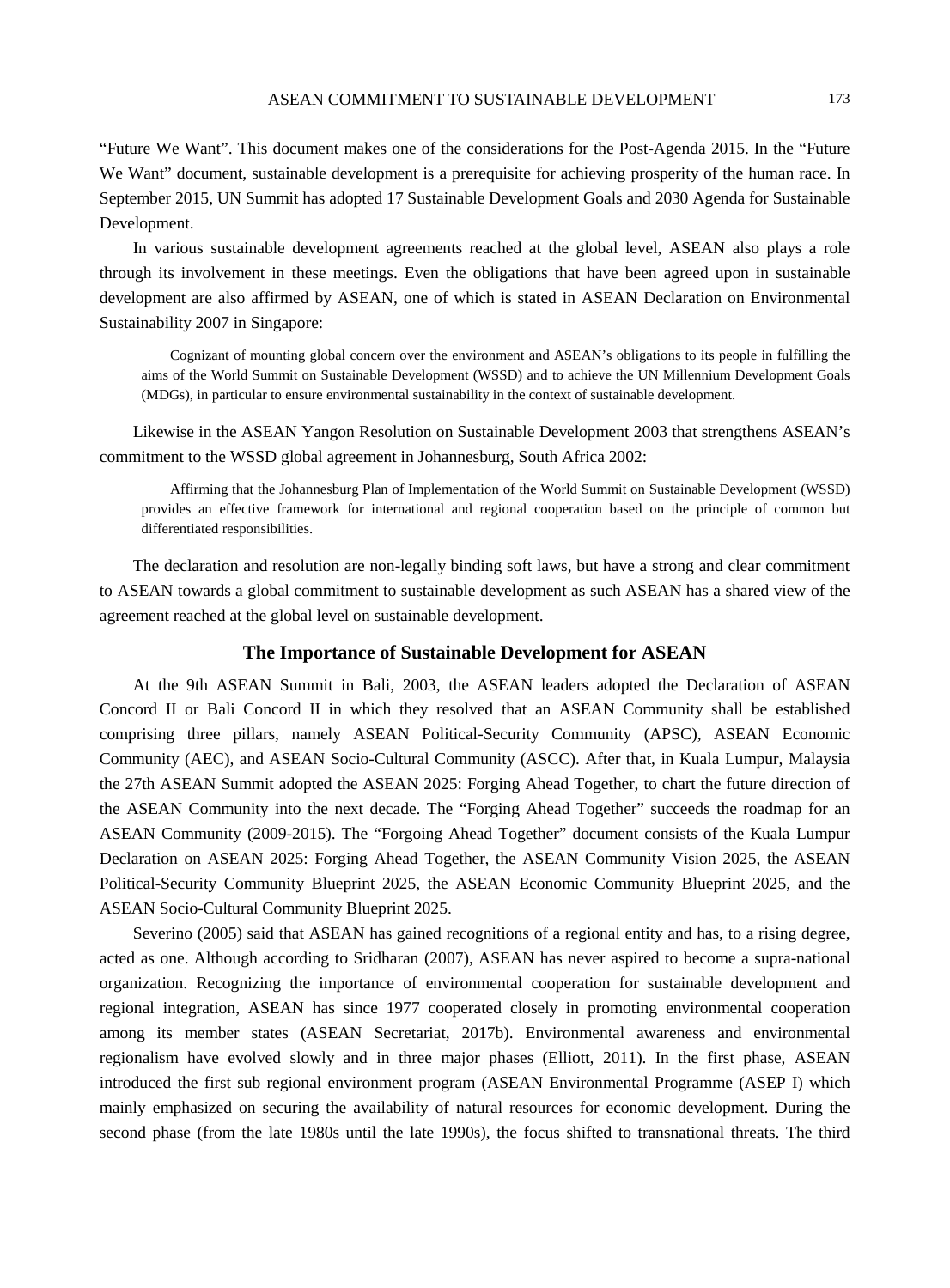phase is characterized by the formation of formal relations within the community. In 1993, the ASEAN Senior Officials on the Environment (ASOEN) agreed to develop the ASEAN Strategic Plan of Action on the Environment. The new action plan should shift focus towards sustainable development strategies.

For ASEAN, sustainable development is a must that is an important part of Southeast Asian society development. The purpose of the establishment of ASEAN is the welfare of its people through three important pillars of politic-security, economy, and social culture. The ASEAN Community Vision 2025 recognizes the complementarity of the UN 2030 Agenda for Sustainable Development with ASEAN's Community building efforts to uplift the standards of living of her peoples. The UN 2030 Agenda for Sustainable Development clearly states that "sustained, inclusive and sustainable economic growth is essential for prosperity. This will only be possible if wealth is shared and income inequality is addressed".

The new ASEAN Socio-Cultural Community (ASCC) Blueprint 2025 has a strong emphasis on promoting and ensuring one layer protection, as well as developing and adapting environmentally-sound technology at all times. The term "sustainable" was a recurring theme throughout the 2025 Blueprint, from environmental protection, social development, consumption and production, to responding to natural disasters.

ASEAN environmental cooperation focuses on 10 priority areas, which range from promoting environmentally friendly technology and harmonizing policies and databases to promoting the sustainability levels of cities and urban areas and protecting the sustainability of freshwater sources.

ASEAN has four key result areas of "Sustainable" Characteristic in ASCC Blueprint 2025 and 10 priority areas of ASEAN Environmental Cooperation. Four key result areas are:

(1) Conservation and Sustainability Management of Biodiversity and Natural Resources;

- (2) Environmentally Sustainable Cities;
- (3) Sustainable Consumption and Production;
- (4) Sustainable Climate.
- Ten priority areas of ASEAN Environmental Cooperation are:
- (1) Global Environmental Issues;
- (2) Trans-boundary environmental pollution;
- (3) Environmental Education;
- (4) Environmentally Sound Technology;
- (5) Environmentally Sustainable Cities;
- (6) Environmental Policies and Databases;
- (7) Coastal and Marine Environment;
- (8) Nature Conservation and Biodiversity;
- (9) Water Resources Management;
- (10) Climate Change.

The other else, there are five key programmes including implementation of ASEAN Peat land Management Strategy including the five-year International Fund for Agricultural Development-Global Environment Facility (IFAD-GEF) project on rehabilitation of peat land forests in Southeast Asia, implementation of ASEAN Environmental Education Action Plan, development of ASEAN Guidelines on Eco-schools, and implementation of ASEAN Heritage Parks Programme, and ASEAN Environmentally Sustainable City Award Programme.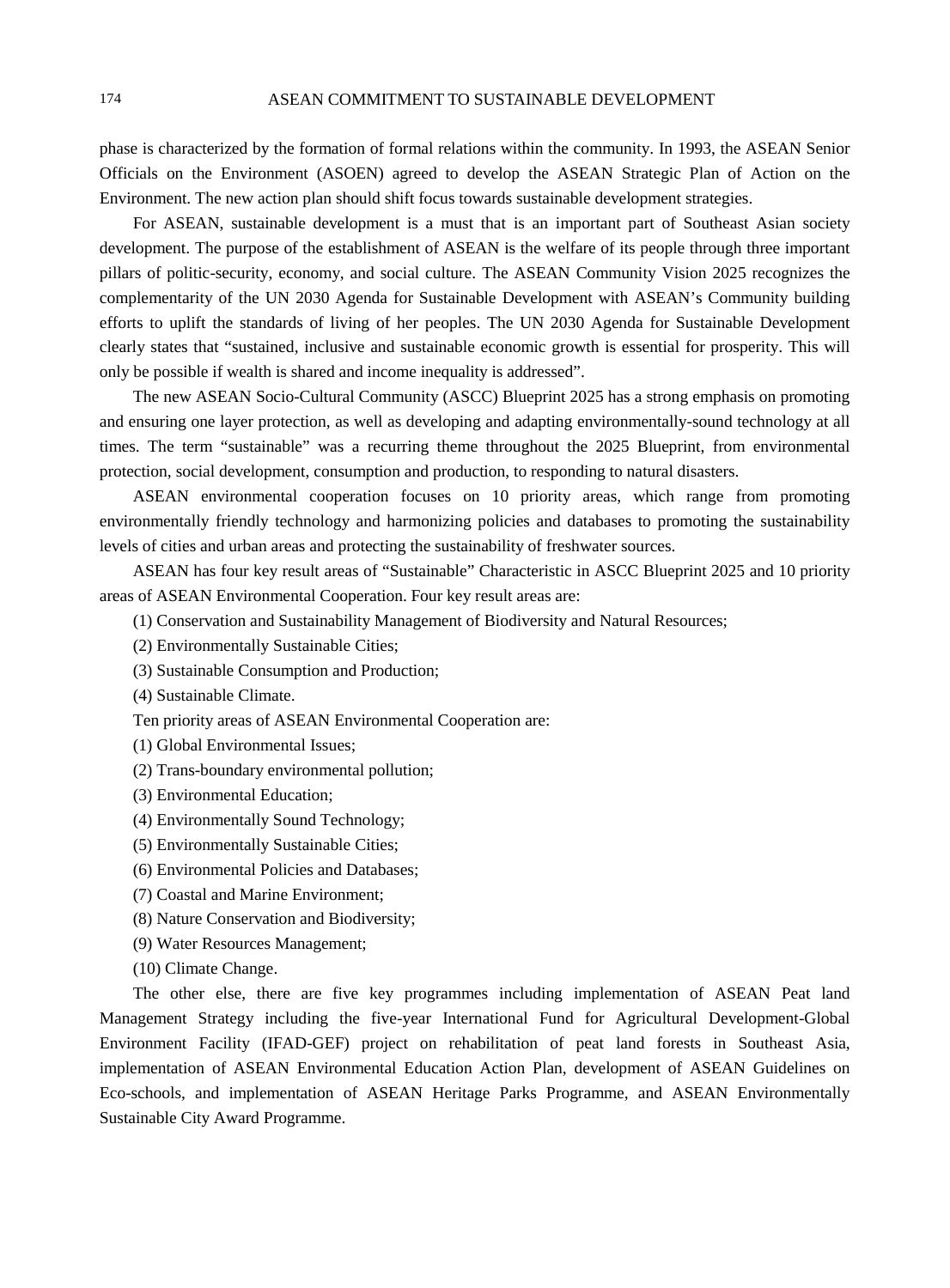#### **ASEAN's Documents on Sustainable Development**

ASEAN as a regional international organization has also played a role in the dynamics of global environmental issues. According to Severino (2005), ASEAN's founding document was a two-page "Declaration" as a Bangkok Declaration 1967. Most ASEAN agreements, even those that are technically binding, have been dependent on the voluntary compliance of member state. Sustainable development that has grown internationally is also followed by ASEAN with the agreements in a legally binding or non-legally binding. Even before "Our Common Future" was published by World Commission Environment and Development (WCED), ASEAN has agreed on the Manila Declaration on ASEAN Environment on 13th April, 1981. One item in this declaration confirms:

Further recognizing, that sustained development is dependent upon the continuous availability of natural resources.

The ASEAN Commitment was reaffirmed in the ASEAN Agreement on Nature and Natural Conservation in 1985. The ASEAN Commitment on sustainable development is underscored in the notion that:

Conscious also, that the inter-relationship between conservation and socioeconomic development implies both that conservation is necessary to ensure sustainability of development, and that socioeconomic development is necessary for the achievement of conservation on a lasting basis.

Then in Article 1(1), it is reaffirmed on the fundamental principle which states:

The Contracting Parties, within the framework of their respective national laws, undertake to adopt singly, or where necessary and appropriate through concerted action, the measures necessary to maintain essential ecological process and life-support systems, to preserve genetic diversity, and to ensure the sustainable utilization of harvested natural resources under their jurisdiction in accordance with scientific principles and with a view to attaining the goal of sustainable development.

Although ASEAN Agreement 1985 is still not entered into force, ASEAN still has a commitment to sustainable development. In further developments, ASEAN is strengthening itself in its commitment to sustainable development. This was further affirmed in the *Jakarta Resolution on Sustainable Development* signed by the ASEAN Minister of the Environment at the 3rd meeting on 30th October, 1987. In the consideration section of the *Jakarta Resolution 1987*, it is affirmed that:

Conscious that the sustainability of development requires that development processes and environmental management be conducted in an integrated manner.

This resolution also adopts the principle of sustainable development as stated in Section 1 of the resolution:

I. That ASEAN member countries adopt the principle of sustainable development to guide and to serve as an integrating factor in their common efforts.

In order to achieve this resolution especially in various ASEAN activities, the cooperation of various stakeholders is needed. This is stated:

III. That ASEAN cooperation should encompass governments and government agencies as well as the private business sector, professional associations, educational and academic institutions and non-governmental organizations.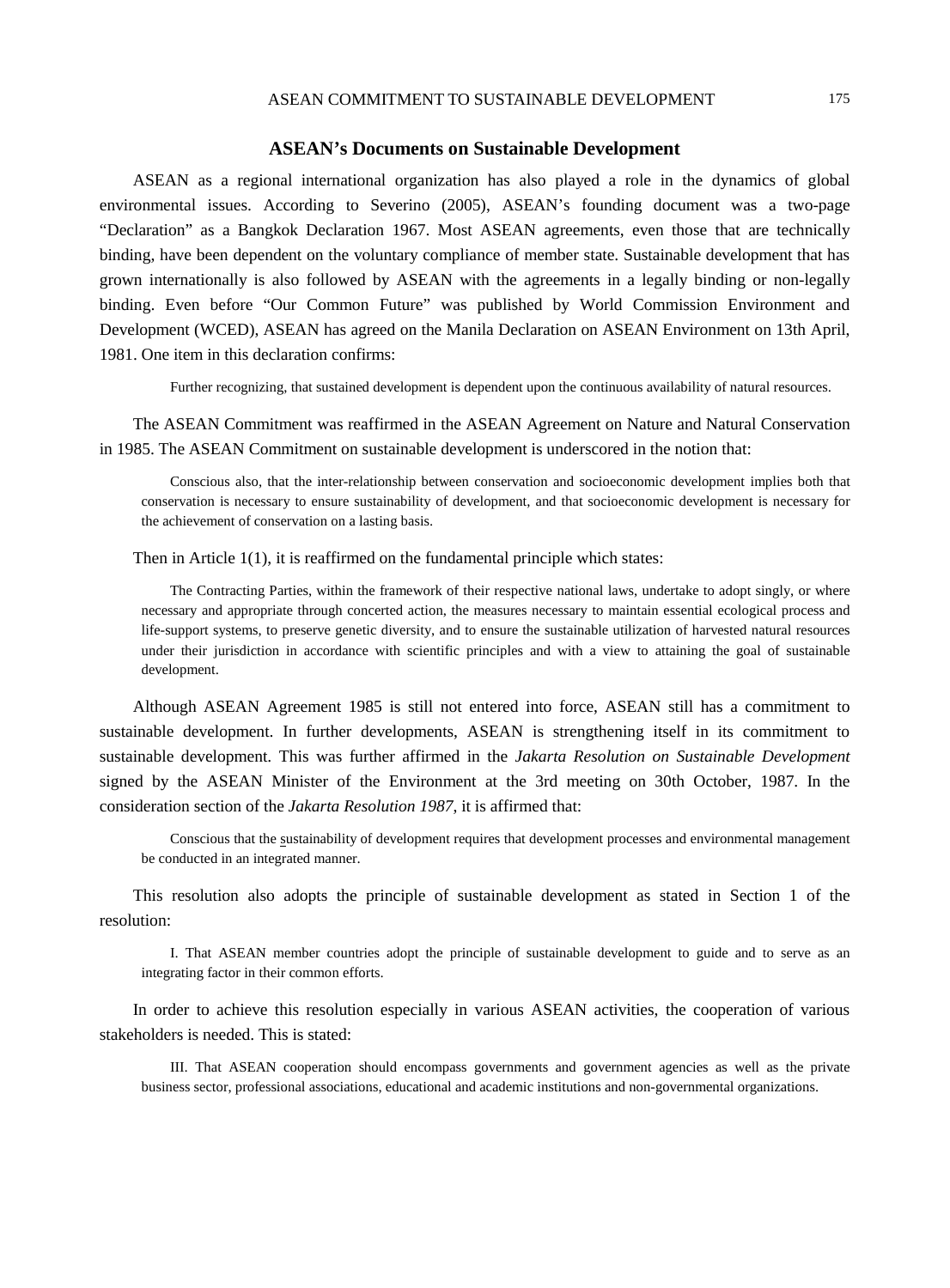In addition, the *Jakarta Resolution 1987* also emphasises that in achieving sustainable development, it is necessary to institutionalize this matter as stated:

V. That in affirming this Resolution, the ASEAN Environment Ministers are aware that the pursuit of sustainable development would be best served by the establishment of a regional body on the environment of sufficient stature whose task should include…

In 1990, ASEAN signed the *Kuala Lumpur Accord* and continued with some declaration and resolution, such as *Jakarta Declaration on Environment and Development 1997* and *Kota Kinabalu Resolution on the Environment 2000*. In 2002, ASEAN agreed on regional treaty agreement, namely the *ASEAN Agreement on Trans-boundary Haze Pollution* was signed on 10th June, 2002 in Kuala Lumpur, Malaysia. In the same year, ASEAN stated Joint Statement of the Ministers Responsible for Environment of the Member States of ASEAN to the World Summit on Sustainable Development 2002. This statement is a support for the World Summit on Sustainable Development in Johannesburg, South Africa 2002.

In 2003, ASEAN agreed *Yangon Resolution on Sustainable Development* and *2006 Cebu Resolution on Sustainable Development*. In 2007, ASEAN agreed on the *ASEAN Declaration on Environmental Sustainability* which confirmed several things including:

Cognizant of mounting global concern over the environment and ASEAN's obligations to its people in fulfilling the aims of the World Summit on Sustainable Development (WSSD) and to achieve the UN Millennium Development Goals (MDGs), in particular to ensure environmental sustainability in the context of sustainable development;

Reiterating the need to build an ASEAN Community that is economically vibrant and environmentally friendly, so that the present and future generations can enjoy a clean and sustainable environment.

The *ASEAN Charter*, signed in 2007, the opening section further emphasizes the importance of sustainable development:

ASEAN … RESOLVED to ensure sustainable development for the benefit of present and future generations, and to place the well-being, livelihood and welfare of the peoples at the centre of the ASEAN community building process.

In the Chairman's Statement of the 28th and 29th ASEAN Summits at Vientiane, on 6th-7th September, 2016 in the theme: "Turning Vision Into Reality for a Dynamic ASEAN Community", there are two commitments on sustainable development. These commitments are:

86. We adopted the ASEAN Joint Statement on Climate Change to the 22nd Session of the Conference of the Parties to the United Nations Framework Convention on Climate Change (UNFCCC COP-22) and looked forward to fruitful outcomes of UNFCCC COP-22 in Marrakesh, Morocco in November 2016 in ensuring the successful implementation of Paris Agreement according to the principle of common but differentiated responsibilities, in light of different national circumstances and in support of sustainable development.

87. We adopted the ASEAN Joint Statement to the Thirteenth Meeting of the Conference of Parties to the Convention on Biological Diversity (CBD COP 13) which will be held on 4-17 December 2016 in Cancun, Mexico to articulate our commitments to the ASEAN 2025: Forging Ahead Together, the Strategic Plan for Biodiversity 2011-2020, and the 2030 Agenda for Sustainable Development in the conservation and sustainable management of biodiversity and natural resources.

Continuing commitment of sustainable development, ASEAN was results some agreed, such as ASEAN Declaration on Environmental Sustainability 2007, Singapore Resolution on Sustainability and Climate Change 2009, Joint Declaration on the Attainment of the Millennium Development Goals in ASEAN 2009, ASEAN Road Map for the Attainment of Millennium Development Goals (MDGs) 2011, Bangkok Resolution on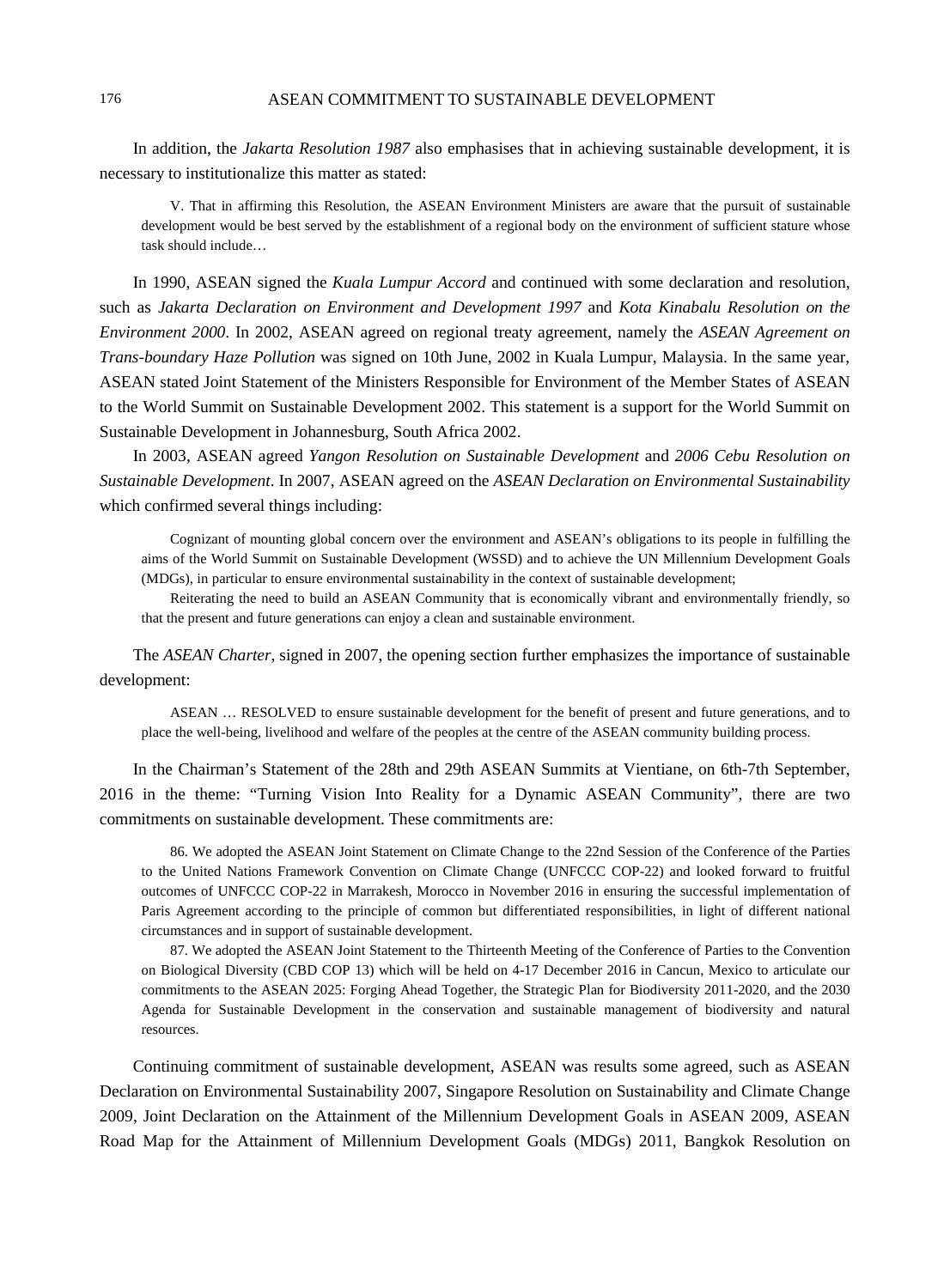Environmental Cooperation 2012, ASEAN Joint Statement on the Implementation on Sustainable Consumption and Production in ASEAN 2013, Declaration on ASEAN Post-2015 Environmental Sustainability, and Climate Change Agenda 2015.

In the document of *Vientiane Declaration on Reinforcing Cultural Heritage Cooperation in ASEAN 2016*, it has agreed:

Recognizing the 2030 United Nations Agenda for Sustainable Development Goals (SDG), which highlights the significant role of culture in two areas namely: (i) strengthening efforts to protect and safeguard the world's cultural and natural heritage and (ii) promoting a culture of peace and non-violence, global citizenship and appreciation of cultural diversity and of culture's contribution to sustainable development, both addressing tangible and intangible cultural heritage.

In the ASEAN Joint Statement to the Thirteenth Meeting of the Conference of Parties to the Convention on Biological Diversity (CBD COP 13), it has statement:

Reaffirming our commitment to implement the Strategic Plan for Biodiversity 2011-2020 and achieve the Aichi Biodiversity Targets; and to the 2030 Agenda for Sustainable Development and its Sustainable Development Goals (SDGs), in particular Goals 14 and 15 on the conservation and sustainable use of coastal and marine resources, and terrestrial ecosystems respectively;

Welcoming the recommendations of the ASEAN Conference on Biodiversity with the theme "Biodiversity for Sustainable Development" held on 15-19 February 2016 in Bangkok, Thailand which included the need to accelerate actions, mainstream biodiversity issues, strengthen partnerships and increase financing to address the region's biodiversity-related challenges.

In the ASEAN Joint Statement on Climate Change to the 22nd Conference of the Parties (COP-22) to the United Nations Framework Convention on Climate Change (UNFCCC), it has stated:

Further Reaffirming that efforts to address climate change should be consistent with broader Sustainable Development Goals (SDGs).

After that, it has agreed:

6. Continue to explore means of further enhancing sustainable development efforts in the region under the CBDR principles as entrenched in the Convention;

11. Request support for developing countries and least developed countries to pursue sustainable development opportunities that can enable mitigation and adaptation efforts to be included in their (I) NDCs as appropriate, noting that mitigation and adaptation efforts can have strong regional co-benefits which contribute, inter alia, to food, water, energy security and local culture.

ASEAN Foreign Ministers' Statement on the Developments in the Korean Peninsula on 5th August, 2017 has agreed:

We strongly call upon the DPRK, as a participant of the ASEAN Regional Forum, to positively contribute to realize the ARF Vision to maintain the Asia-Pacific as a region of lasting peace, stability, friendship and prosperity where States and organizations, both within and outside the region work in a spirit of mutual trust, appreciation and respect to overcome security threats and challenges and prevent escalation of potential conflicts with a view to creating an environment conducive to sustainable development, social progress and improved quality of life for all peoples in the region.

In the ASEAN Joint Declaration on Hazardous Chemicals and Wastes Management on 26th April, 2017, it has agreed that:

Recalling the ASEAN Vision of 2020 that envision a clean and green ASEAN with fully established mechanisms for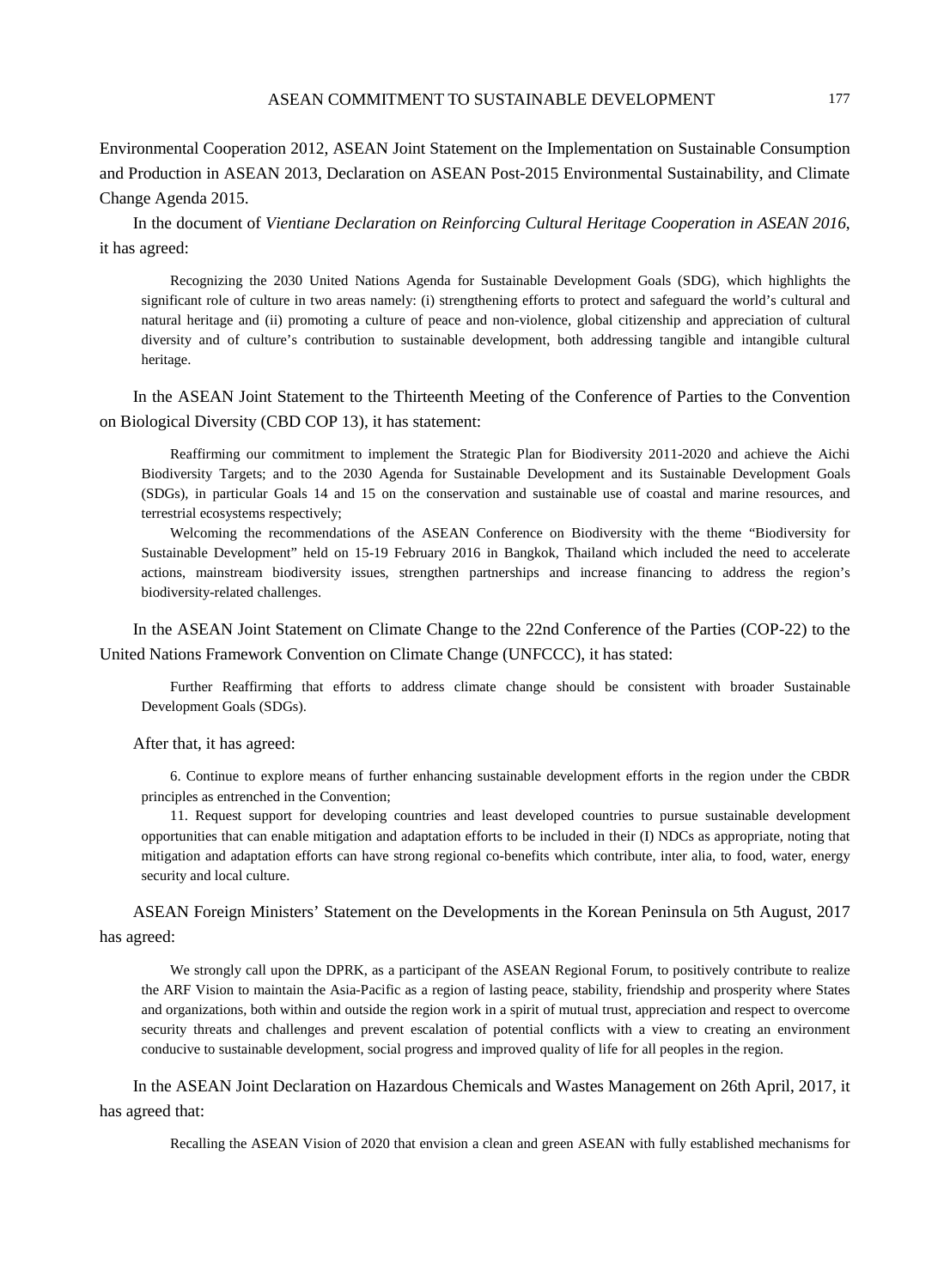sustainable development to ensure the protection of the region's environment, the sustainability of its natural resources, and the high quality of life of its people

The other statement has:

Acknowledging, the global commitment and targets of the 2030 Agenda for Sustainable Development particularly on Goal 12 Ensuring Sustainable Consumption and Production Pattern.

Adhering the purposes of ASEAN enshrined in Article 1 of the ASEAN Charter, that is to promote sustainable development so as to ensure the protection of the region's environment, the sustainability of its natural resources, the preservation of its cultural heritage and the high quality of life of its people.

Call upon non-ASEAN Member State Parties particularly developed Parties to the Basel Convention, Rotterdam Convention, and Stockholm Convention to strengthen and deepen the cooperation with ASEAN towards the full implementation of the conventions.

In the Chairman's Statement 30th ASEAN Summit Manila on 29th April, 2017 with theme: "Partnering for Change, Engaging the World", it has statement:

99. We welcomed the signing of two ASEAN-EU programmes on sustainable use of peat lands and haze mitigation in ASEAN as well as biodiversity conservation and management of protected areas in ASEAN.

101. We reaffirmed our commitment to the conservation and sustainable management of biodiversity and natural resources in the ASEAN region. We looked forward to the full ratification of the ACB Establishment Agreement.

102. We noted the successful conduct of the Fifth ASEAN Heritage Parks Conference with the theme, "Innovations for Enhanced Governance of ASEAN Heritage Parks," on 24-27 October 2016 in Nay Pyi Taw, Myanmar that brought together various actors of the ASEAN Heritage Parks Programme to review and exchange views on the progress of ASEAN's efforts in effectively managing ASEAN Heritage Parks and addressing biodiversity issues for sustainable development.

# **ASEAN With Dialogue Partner and External Partner in the Commitment of Sustainable Development**

ASEAN's relations with dialogue partners and external partners have been fortified and deepened in the past one year through bolstering the existing frameworks and implementing the plans of action that are in line with the ASEAN Community Vision 2025 (ASEAN Secretariat, 2017a). In the cooperation on sustainable development, there are some commitments with dialogue partner. The commitments are:

#### **ASEAN-Australia**

The first ASEAN-Australia cooperation in 1974 has started through ASEAN-Australia Dialogue Relations Towards a Strategic Partnership for Mutual Benefit. The Plan of Action (POA) builds upon the strong cooperation between ASEAN and Australia. In 2015 Plan of Action agreed to implement the ASEAN-Australia Strategic Partnership (2015-2019). This POA is to implement the goals and objectives of the ASEAN-Australia Summits and the Joint ASEAN-Australia Leaders' Statement on the 40th Anniversary. In this programme there is support cooperation that builds the institutional capacity of AANZFTA (ASEAN-Australia-New Zealand Free Trade Agreement) Parties and the ASEAN Secretariat and contributes to sustainable development outcomes; support and promote conservation and sustainable management of ASEAN's coastal and marine environment.

#### **ASEAN-Canada**

The first dialogue ASEAN-Canada has started in the year on 1977. After this dialogue, there are some meeting and joint activities. Recently, in June 2006 at Bandar Seri Begawan, Brunei, the ASEAN-Canada has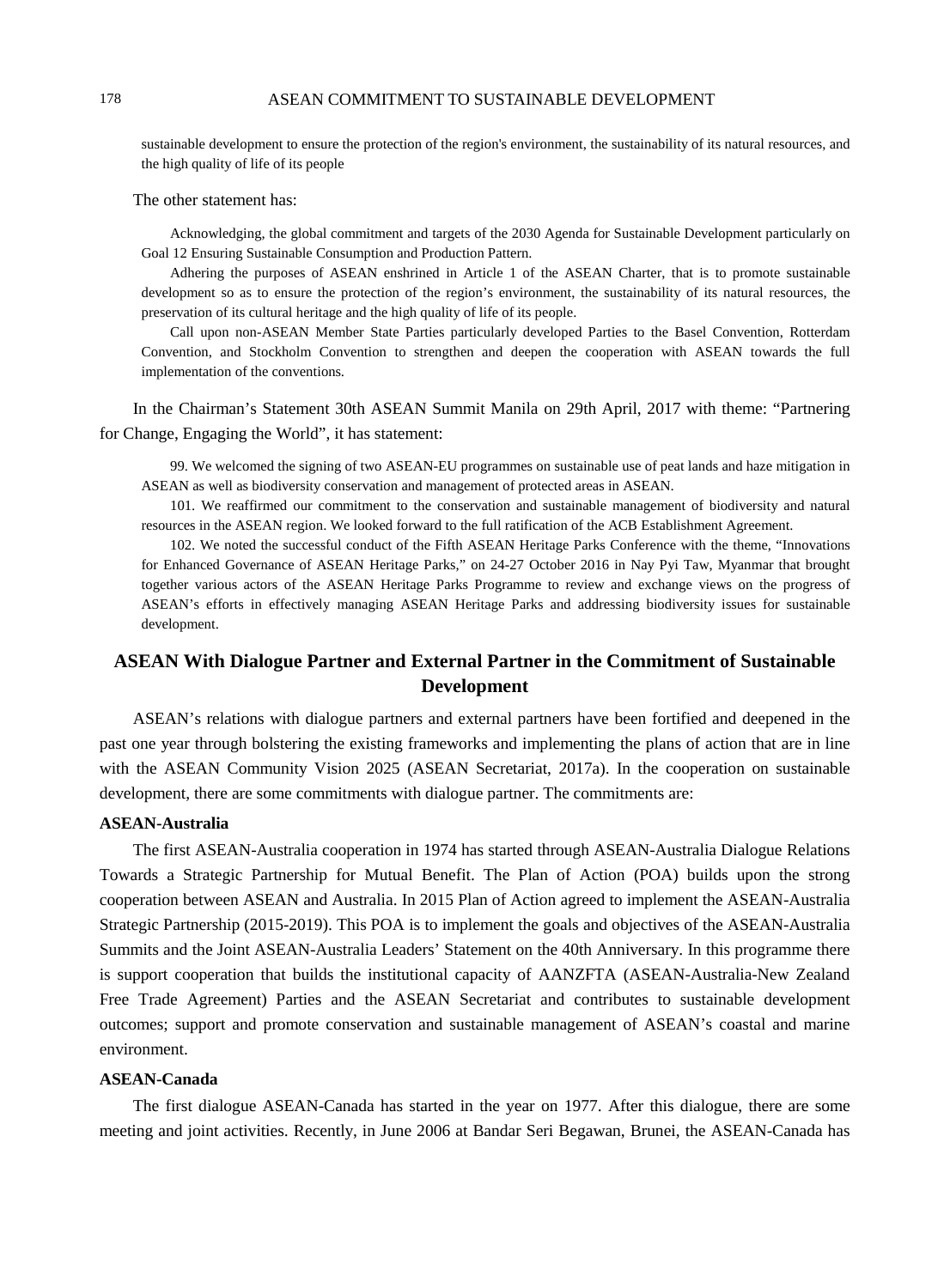agreed to a Joint Cooperation Work Plan that was being drawn up as a basis for future cooperation. In the Joint Declaration Between ASEAN and Canada on Trade and Investment Jakarta, Indonesia, 3rd October, 2011, the declaration desires to ensure that trade and environmental policies are mutually supportive in the furtherance of sustainable development. In the Co-Chairs' Press Statement of the ASEAN-Canada Commemorative Summit on the Occasion of the 40th Anniversary of the Establishment of ASEAN-Canada Dialogue Relations at Manila, Filipina on 14th November, 2017, the statement has reaffirmed the important role played by ASEAN and Canada in building up the political-security, economic, socio-cultural, and people-to-people agenda of the Asia Pacific region and agreed to continue strengthening our enhanced partnership for mutual benefit and in support of global peace, security, prosperity, and sustainable development.

#### **ASEAN-China**

The first contact ASEAN-China was conducted in 1990. After this contact, there are some joint activities in the environmental and sustainable development aspects. At Ha Noi, Viet Nam, on 29th October, 2010, the ASEAN-China has agreed Leaders' Joint Statement on Sustainable Development. In June 2016, the ASEAN-China Strategy on Environmental Cooperation (2016-2020) was endorsed by the ASEAN-China leader. The overall objective of the ASEAN-China Strategy on Environmental Cooperation (2016-2020) is to strengthen ASEAN-China cooperation in priority areas of environmental protection by taking a coordinated and integrated approach with a view to achieving environmental sustainability in the region. The others else of this program is to implement the ASEAN-China Cooperation Framework for Environmentally Sound Technology and Industry by building up a platform for information exchange, conducting demonstration projects, and developing joint research on environmental technology, in support of the 10-Year Framework on Sustainable Consumption and Production.

#### **ASEAN-European Union**

In the 7th March, 1980 at Kuala Lumpur, Malaysia has signed Cooperation Agreement between Member Countries of ASEAN and European Community. The Article 3 stated the cooperation in the fields of science and technology, energy, environment, transport and communications, agriculture, fisheries and forestry. In the environmental field, there is a program for sustainable development achievement. ASEAN and the EU launched two new programmes in March 2017 to further strengthen ASEAN-EU cooperation in environmental protection and sustainable development, namely, the Sustainable Use of Peat Land and Haze Mitigation in ASEAN and the Biodiversity Conservation and Management of Protected Areas in ASEAN region. EU has also supported an ASEAN Regional Centre for the Biodiversity Conservation. In the Co-Chairs' Statement of the 20th EU-ASEAN Ministerial Meeting at Brussels, Belgium, 23rd July, 2014, the ministers supported the inclusive and transparent approach of the Post-2015 Sustainable Development Agenda formulation process. They welcomed the proposal of the Open Working Group for Sustainable Development Goals and the recommendations of the High Level Panel on the Post-2015 Development Agenda. The ministers also emphasised that the objectives of the new universal framework should reinforce the international community's commitment to poverty eradication and sustainable development. In celebrating the 40th anniversary of their partnership, ASEAN-EU has statement on the Paris Agreement on reaffirming commitment to cooperation to address the shared challenge of climate change. It has agreed to reaffirm our commitment to work together with all stakeholders to combat climate change and its impacts, consistent with the broader outcomes and goals of the 2030 Agenda for Sustainable Development and the Paris Agreement.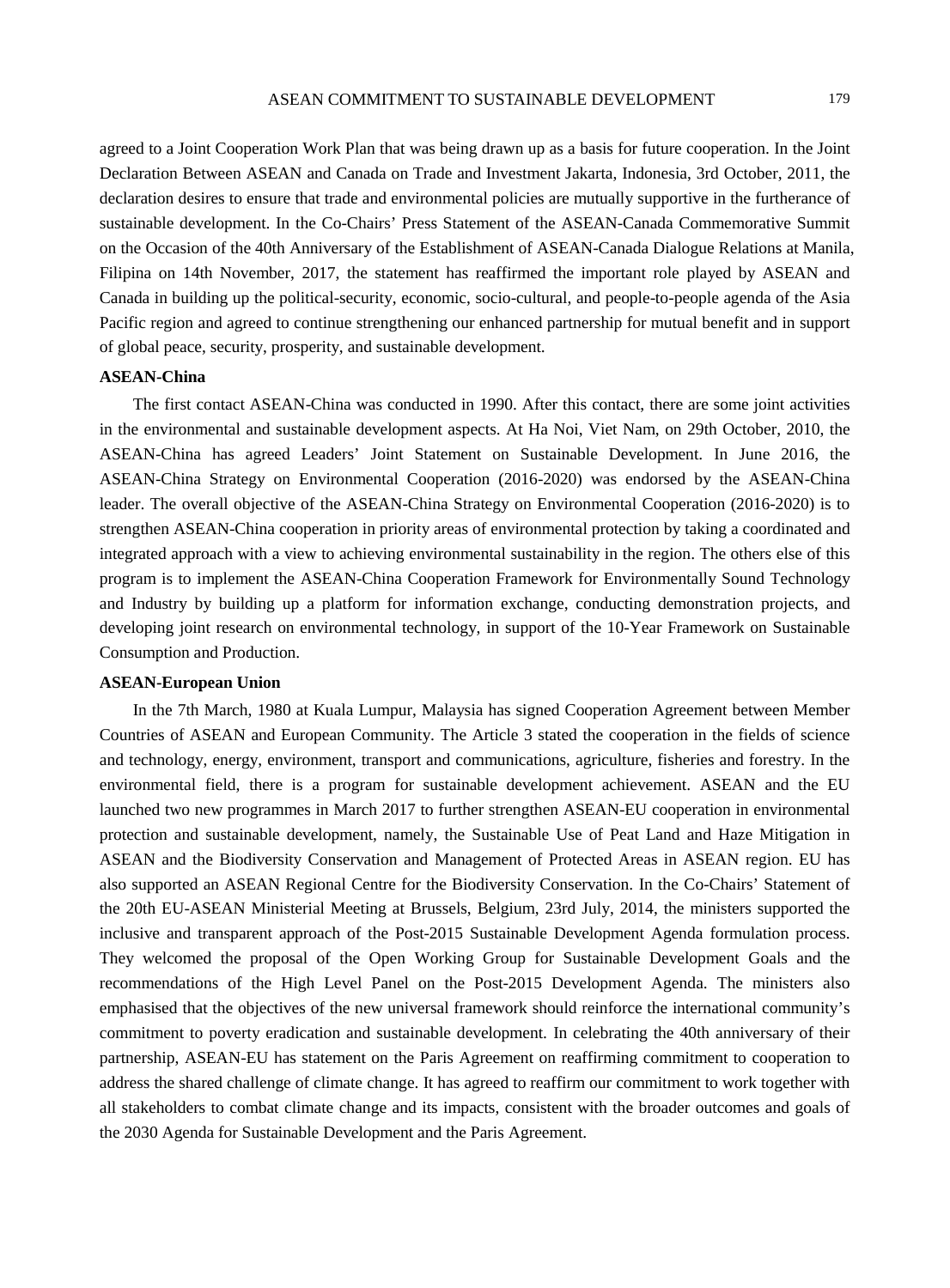#### **ASEAN-India**

The first dialogue ASEAN-India in 1990. After that dialogue, India became dialogue partnership formally in 1992. There is Plan of Action to Implement the ASEAN-India Partnership for Peace, Progress and Shared Prosperity (2010-2015) that ASEAN-India has agreed to intensify ASEAN-India development cooperation in support of ASEAN efforts in achieving the Millennium Development Goals (MDGs). In 2012 India became strategic partnership of ASEAN. The Plan of Action Dialogue Partnership focuses on security, economy, society, and culture. There are five key areas of cooperation including connectivity, blue economy, digital age, migration, and soft power (Chapman, 2018, p. 2). In the blue economy one emphasizes the importance of sustainable development. The 2017 India-ASEAN cooperation is to strengthen ASEAN solidarity by working together through environmental and sustainable development programs (en.nhandan.com.vn/politics/editor).

# **ASEAN-Japan**

ASEAN-Japan Summit in the first time has held in 1977. After the summit, some dialogue and summit was held and developed. For example, The Sixteenth Consultations between the ASEAN Economic Ministers (AEM) and the Minister for Economy, Trade and Industry (METI) of Japan (16th AEM-METI Consultations) was held in Da Nang, Viet Nam on 26th August, 2010. The ministers expressed appreciation on Japan's commitment to promote the "Asian Sustainable Chemical Safety" Plan. The technical cooperation on personnel training and ASEAN and East Asia (ERIA) research on chemical management system in ASEAN and East Asia would contribute in developing sustainable society in the region. In the Chairman's Statement of the 13th ASEAN-Japan Summit at Ha Noi, Viet Nam on 29th October, 2010, the summit reiterated the importance of sustainable development, including energy efficiency and energy conservation for sustainable development and in this regard appreciated Japan's initiatives, such as the Smart Community Initiative and the Asian Sustainable Chemical Safety Plan. In the Chairman's Statement of the 17th ASEAN-Japan Summit Nay Pyi Taw, Myanmar on 12th November, 2014, the summit looked forward to sharing scientific and technological know-how and expertise on environmentally friendly technology in order to achieve low carbon growth in the region, one of the key elements to achieving sustainable economic growth. In the Chairman's Statement of the 20th ASEAN-Japan Summit on 13th November, 2017, Manila, Philippines with theme "Partnering for Change, Engaging the World", the summit has noted the continued growth of cooperation on environmental issues, particularly in addressing issues relating to environmental protection and sustainable development. In this regard, the ASEAN leaders welcomed the ASEAN-Japan Environmental Cooperation Initiative which aims to advance environmental cooperation in areas including climate change, waste management, biodiversity conservation, chemical pollution management, wastewater management, and quality environmental infrastructure development for sustainable cities, as well as cooperation in Sustainable Development Goals (SDGs).

#### **ASEAN-Republic of Korea (ROK)**

ASEAN-ROK relation was elevated to full dialogue status in 1991. In the Joint Declaration on ASEAN-Republic of Korea Strategic Partnership for Peace and Prosperity at Ha Noi, Viet Nam on 29th October, 2010, there are some cooperation and commitments on sustainable development. These cooperation and commitments are to enhance ASEAN-ROK cooperation in environmental management including integrated water resource management; environmentally sustainable cities; environmentally sound technologies and cleaner production; biodiversity conservation; public awareness and education; sustainable use of coastal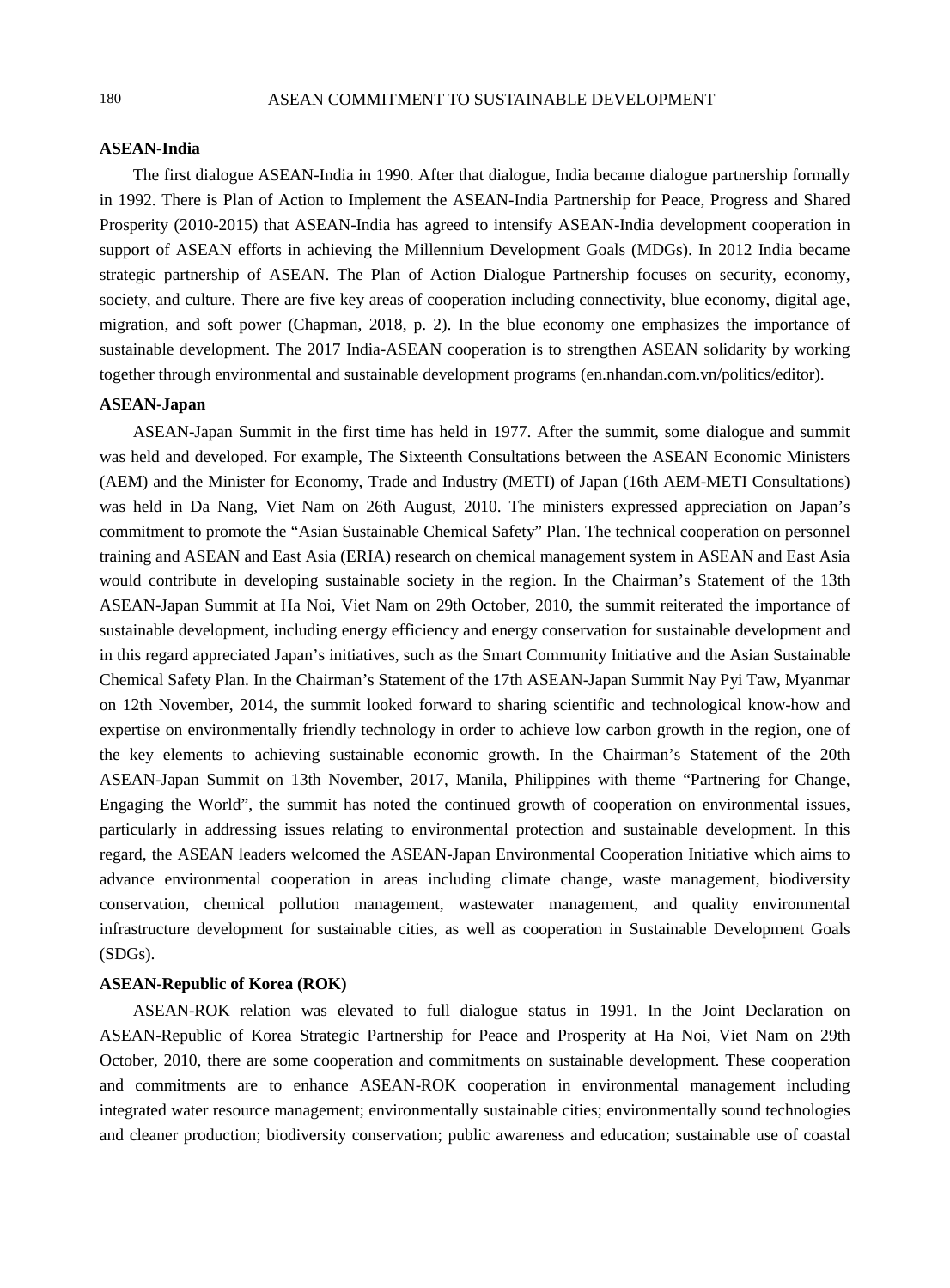and marine environment and trans-boundary environmental pollution. And other else is to strengthen ASEAN-ROK cooperation on programes to mitigate and address the impact of climate change and promote sustainable development. In the Chairman's Statement of the 19th ASEAN-ROK Summit on 13th November, 2017 at Manila, Philippines with theme: "Partnering for Change, Engaging the World", the summit looked forward to further cooperation in the area of sustainable development, including the sharing of ROK's experience in combining rapid economic growth with poverty reduction, clean energy, green growth, and ICT (information communications technology) in pursuit of ASEAN's economic integration and poverty alleviation.

# **ASEAN-New Zealand**

New Zealand became ASEAN's dialogue partner in 1975. The partnership between ASEAN and New Zealand reached a significant milestone with the adoption of the ASEAN-New Zealand Joint Declaration on Comprehensive Partnership for 2015 and the Plan of Action to Implement the Joint Declaration at the PMC  $+1$ Session with New Zealand on 22nd July, 2010 in Ha Noi. New Zealand regularly attends the East Asia Summit (EAS) Environmental Track Senior Official Meeting or SOM to strengthen links between New Zealand and ASEAN in areas of mutual interest, such as biodiversity conservation, natural resources management, green technology development, environmental governance, sustainable development, chemicals and hazardous wastes control, sustainable forest management, and climate change. Together with several ASEAN Member States, New Zealand is also a member of the Asia Pacific Carbon Market Roundtable (APCMR) Forum. (http://asean.org/storage/2012/05/Overview-ASEAN-New-Zealand-DR\_as-of-April-2017.pdf).

#### **ASEAN-Russia**

Since 1991 the foreign minister of ASEAN and the Soviet Union has had several consultative meetings. In October 1994 the Russian Federation suggested the establishment joint committee. For example, recently, at the Russian Federation-ASEAN Leaders' Statement on Sustained Recovery and Development, was adopted in Ha Noi, on 9th April, 2010 has welcomed the Russian Federation's support for the ASEAN's efforts to enhance regional connectivity which will promote future peace and prosperity in the region. ASEAN welcomed the participation of the Russian Federation in the regional integration processes, considering it as an important factor of stability and sustainable development in the Asia-Pacific. It has determined to expand cooperation and collaboration with all interested partners with a view to building long-lasting peace, stability, and security in the region and create favorable conditions for global sustainable development in the interests of the international community.

#### **ASEAN-United States (US)**

In the Joint Press Statement of the 16th US-ASEAN Dialogue at Washington DC on 29th November, 2001, the dialogue had commitment on environmental and sustainable development in making the World Summit on Sustainable Development in Johannesburg 2002 a success. In the 11th Meeting of the Conference of the Parties to the Convention on Biological Diversity (CBD), US-ASEAN has agreed on Joint Statement of the ASEAN Environment Ministers in promoting the aim to ensure conservation and sustainable management of ASEAN biodiversity towards enhancing social and economic, and environmental well-being. In the Chairman's Statement of the 5th ASEAN-US Summit to Commemorate the 40th Anniversary of ASEAN-US Dialogue Relation on 13th November, 2017 at Manila, Philippines with theme "Partnering for Change, Engaging the World", the summit expressed continued support for the Lower Mekong Initiative, which assists ASEAN in advancing sustainable development, narrowing development gaps, and promoting regional connectivity and in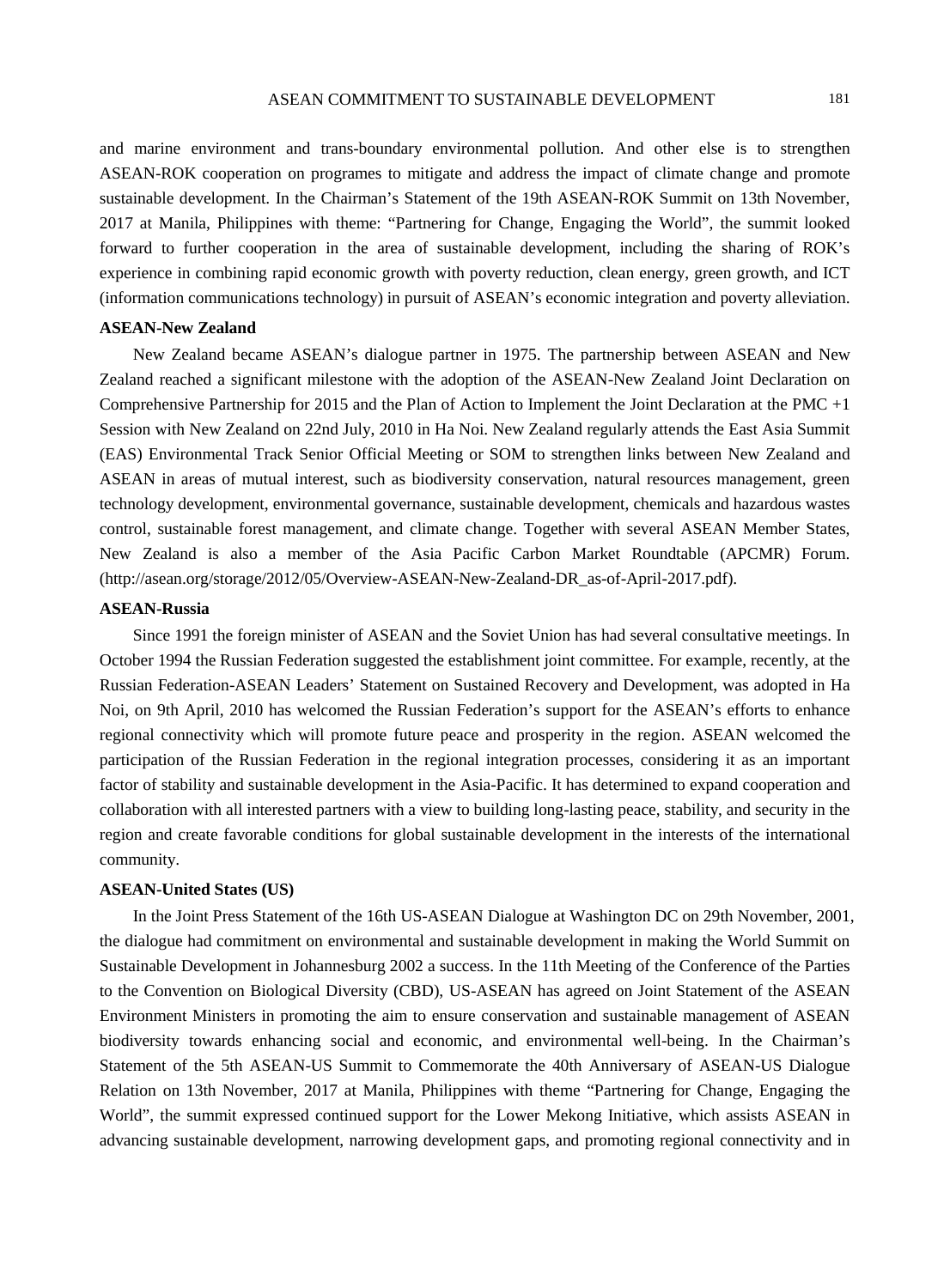this connection, underscored the importance of promoting cooperation in sustainable development.

#### **ASEAN-Plus Three**

The ASEAN Plus Three (APT) cooperation process began in December 1997 with the convening of an Informal Summit among the leaders of ASEAN and China, Japan, and the ROK at the side lines of the Second ASEAN Informal Summit in Malaysia. APT Cooperation has developed Strategy Framework, especially on food security and bio-energy, climate change mitigation and adaptation, sustainable forest management, agricultural research and development, and human resource development. In the Chairman's Statement of the 16th ASEAN Plus Three Summit at the Bandar Seri Begawan, Brunei Darussalam on 10th October, 2013, the leaders have agreed especially Part 16 Chairman's Statement. Part 16 said that we recognized the increasing need to facilitate closer cooperation on environment and sustainable development and hence welcomed the convening of the 12th ASEAN Plus Three Environment Ministers' Meeting held in Surabaya, Indonesia on 26th September, 2013. The statement also welcomed the proposal to hold the 2nd ASEAN Plus Three Youth Environment Forum with the theme "Youth and Sustainability" in Bandar Seri Begawan, Brunei Darussalam in November 2013. In the Chairman's Statement of the 20th ASEAN Plus Three Commemorative Summit on 14th November, 2017 at Manila, Philippines with theme "Partnering For Change, Engaging the World", the leaders have agreed to adopt the APT Leaders' Statement on Food Security Cooperation and reaffirmed our commitment to work together to ensure food security, food safety, better nutrition, and equitable distribution as well as promote sustainable development in the region.

#### **ASEAN-Norway**

The cooperation of ASEAN-Norway has started by accession of Norway to the Treaty of Amity and Cooperation (TAC) in Southeast Asia on 1stJuly, 2013 in Bandar Seri Begawan, Brunei Darussalam. In first the Joint Statement on ASEAN-Norway Partnership at Nay Pyi Taw, Myanmar, on 8th August, 2014, the statement sought ways and means to support private-public collaboration that promotes sustainable agricultural commodity production. Statement was also to strengthen socio-cultural cooperation in support of the implementation of the ASEAN Socio-Cultural Community (ASCC) Blueprint as well as the implementation of the ASEAN Roadmap for the Attainment of the Millennium Development Goals (MDGs).

#### **ASEAN-Switzerland**

Switzerland became as ASEAN sector ASEAN partner at the 49th ASEAN Ministerial Meeting or AMM in Vientiane, Laos, in August 2016. Switzerland is the 3rd sector partner of ASEAN after Pakistan and Norway. The 2nd ASEAN Meeting Joint Sectoral Cooperation was held in the ASEAN Secretariat, Jakarta on 15th December, 2017. This meeting noted the good progress made in cooperation since Switzerland was conferred the status of ASEAN's sectoral dialogue partnership in July 2016. A plan is being developed on Practical Cooperation Areas 2017-2021 with a view to supporting the implementation of the ASEAN Community Vision 2025 and achieving the UN Sustainable Development Goals.

#### **ASEAN-Pakistan**

Pakistan was accorded the status of sectoral dialogue partner of ASEAN at the 26th ASEAN Ministerial Meeting on 23rd July, 1993. The inaugural meeting of ASEAN-Pakistan Joint Sectoral Dialogue Relations was convened on 5th-7th November, 1997 in Islamabad to launch the partnership. ASEAN and Pakistan have undertaken cooperation in trade, industry and investment, science and technology, drugs and narcotics control,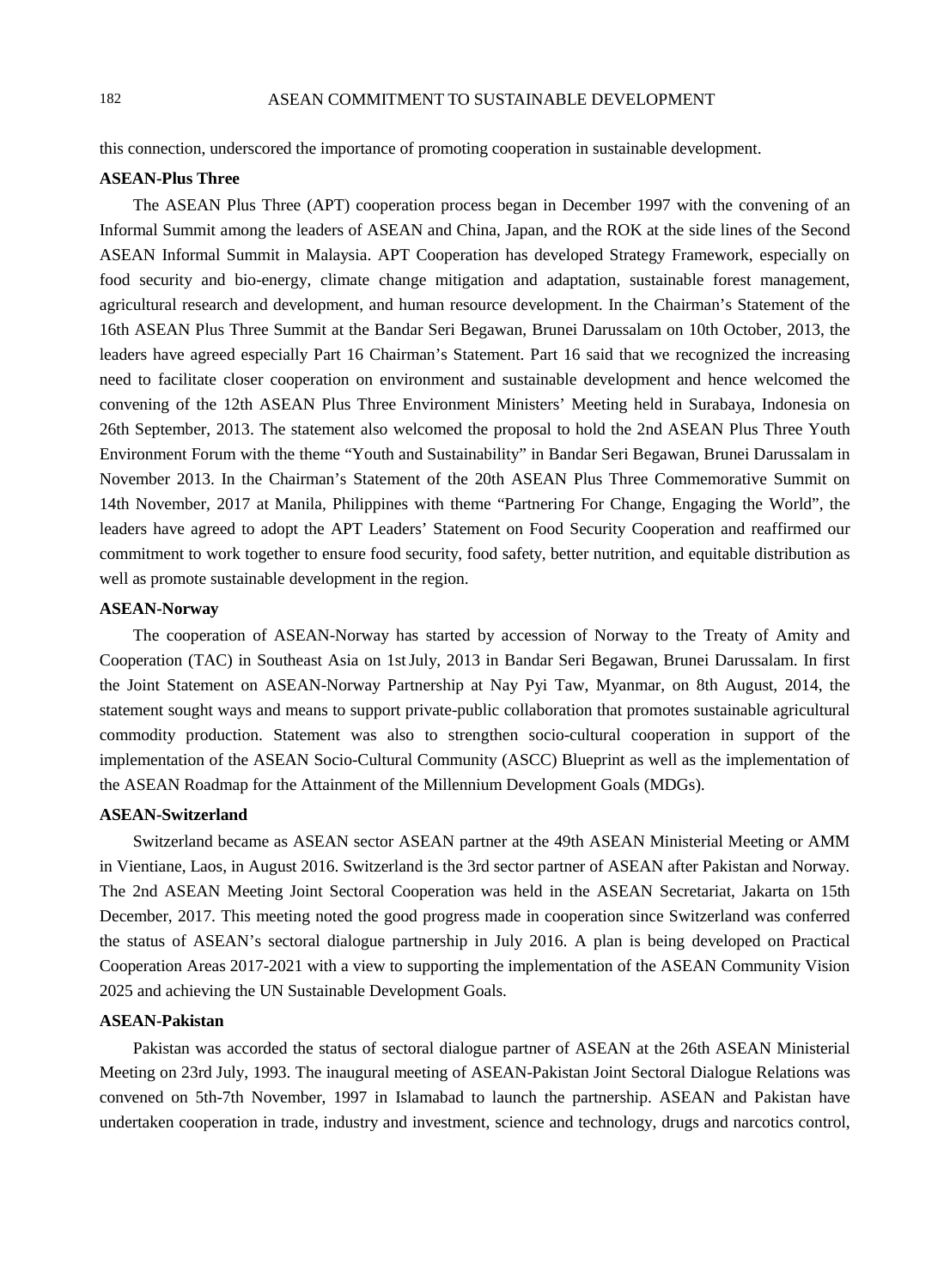environment sustainable development, tourism, and human resources development

#### **ASEAN-Germany**

Germany was conferred the status of development partner of ASEAN by the 49th ASEAN Foreign Ministers' Meeting (AMM) on 24th July, 2016 in Vientiane, Lao PDR. The ASEAN-Germany Development Partnership was institutionalized through the convening of the First ASEAN-Germany Development Partnership Committee (AG-DPC) Meeting on 23rd January, 2017 at the ASEAN Secretariat, Jakarta. A Programme on "Protection of Biological Diversity in the ASEAN Member States in Cooperation with the ACB" was launched in April 2015, which aims to protect the biological diversity, promote the sustainable management of natural ecosystems, and improve the livelihoods of local population in the ASEAN region. In the future cooperation, ASEAN-Germany has developed some programs such as technical and skills training, tourism, green and renewable energy, sustainable development, promotion of small and medium industries, humanitarian assistance and disaster relief, support for the implementation of the Master Plan on ASEAN Connectivity (MPAC 2025) and the Initiative for ASEAN Integration (IAI) Work Plan III.

#### **ASEAN-United Nations**

ASEAN-UN has a Joint Declaration on Comprehensive Partnership between ASEAN and the UN, which was adopted by the leaders of ASEAN and the UN Secretary-General at the 4th ASEAN-UN Summit on 19th November, 2011 in Bali, Indonesia. Through the implementation of this Plan of Action, both sides will also work together to support the realization of the ASEAN 2025: Forging Ahead Together and the global 2030 Agenda for Sustainable Development in a complementary manner and to strengthen collaboration in jointly addressing emerging regional and global challenges. In this Plan of Action there are some programs including support ASEAN in achieving peaceful and inclusive societies for sustainable development, providing access to justice for all, and building effective, accountable, and inclusive institutions through the 2030 Agenda for Sustainable Development; promote cooperation and collaborative efforts through joint development and implementation of the ASEAN-UN Environment and Climate Change Action Plan 2016-2020 towards the realization of the ASEAN Declaration on ASEAN Post-2015 Environmental Sustainability and Climate Change Agenda as well as the 2030 Agenda for Sustainable Development and the 2015 Paris Agreement on Climate Change; in the other else, support ASEAN's efforts in promoting the integration of Sustainable Consumption and Production strategies and best practices into national and regional policies or as part of Corporate Social Responsibility (CSR) activities as well as ASEAN's efforts for sustainable urban development including promoting integrated resource management; strengthen collaboration for enhancing the well-being and livelihood of the peoples in the region through sustainable development and poverty eradication; promote the exchange of best practices, technical cooperation, and capacity building in monitoring and reporting on Sustainable Development Goals; explore new partnerships to harness the private sector's financial and nonfinancial resources, science, technology, and innovation needed to implement the 2030 Agenda for Sustainable Development. In the Chairman's Statement of the 9th ASEAN-United Nations Summit on 13th November, 2017 at Manila, Philippines, the statement has looked forward to policy conversations at the technical level on how ASEAN Economic Community (AEC) can support and contribute to the achievement of the Sustainable Development Goals, primarily through the impact evaluation component of the AEC 2025 Monitoring & Evaluation Framework in realizing the vision of a people-centered and people-oriented ASEAN.

# **East Asia Summit**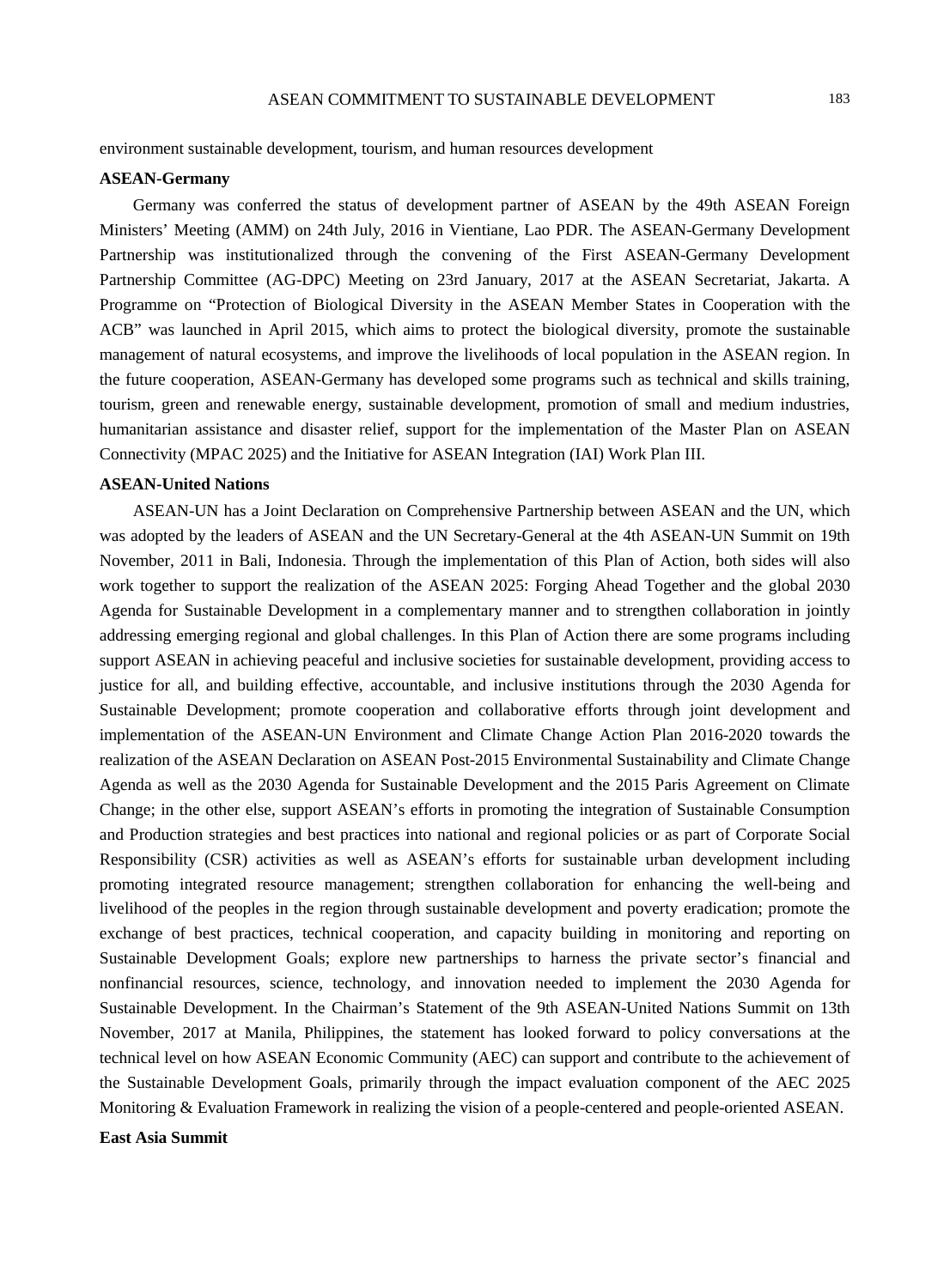East Asia Summit (EAS) cooperation is progressing well in the six priority areas: energy, education, finance, global health issues and pandemic diseases, environment and disaster management, and ASEAN connectivity. Recently, in 2010 at the East Asia Summit, the foreign minsiters has agreed on Chairman's Statement of the East Asia Summit Foreign Ministers Informal Consultations at Ha Noi, Viet Nam, on 21st July, 2010 that affirmed the context of global uneven and risk-prone economic recovery. The ministers also were of the view that the EAS participating countries can play an important role in the region's efforts in restoring financial stability and generating sustainable economic growth and development, and in further enhancing regional financial cooperation.

### **ASEAN-Gulf Cooperation Council (ASEAN-GCC)**

In the Joint Press Statement of the 2nd ASEAN-GCC Ministerial Meeting Singapore on 1st June, 2010, the statement stressed the need for greater international cooperation to address the serious challenges of climate change and the environmental deterioration that have had negative effects on socio-economic development. In particular, we encouraged developed countries to support developing countries with adequate, predictable, and sustainable financial resources, transfer of technology, as well as capacity enhancement to enable mitigation and adaptation efforts by developing countries through effective institutional arrangements.

#### **ASEAN-Pacific Alliance (PA)**

The ASEAN-PA Framework for Cooperation was adopted at the 3rd ASEAN-PA Ministerial Meeting in September 2016 in New York at the side lines of the UN General Assembly. The framework aims to enhance cooperation based on mutual interest and to bring relations closer in the some areas including sustainable development.

#### **ASEAN-Europe Meeting (ASEM)**

The Chair Statement Strengthening Partnership for Peace and Sustainable Development, in 13th ASEM Foreign Ministers' Meeting on 20th-21st November, 2017 at Nay Pyi Taw, Myanmar, has reaffirmed ASEM's cardinal values of equal partnership, mutual respect, and mutual benefit. The ministers emphasized the need for closer engagement towards a stronger and more dynamic partnership in the process of addressing global issues and the creation of a favorable environment for a stronger, more sustainable and balanced development. The ministers underscored their firm commitment to promote and develop a stronger, more effective and fair international system with the United Nations at its core and effective multilateral institutions for cooperation. The ministers' statement has also underlined that the 2030 Agenda for Sustainable Development represents a breakthrough in the international community's collective approach towards achievement of sustainable development by 2030. They underscored the need for all stakeholders to work on ambitious and integrated implementation, including the Addis Ababa Action Agenda on Financing for Development, domestically as well as internationally. The ministers recalled the outcome of the 11th ASEM Summit and reaffirmed their commitment to the ASEM Tangible Cooperation Areas, which advance the 2030 Agenda in the ASEM Context. The ministers' statement also expressed concern over negative impacts of climate change, environmental degradation, and natural disasters on the sustainable development of ASEM partners. The ministers recognised the role of strong political commitment to the full and swift implementation of the Paris Agreement in coherence with the principle of common but differentiated responsibilities and respective capabilities, in the light of different national circumstances in order to foster climate resilience and low greenhouse gas emissions.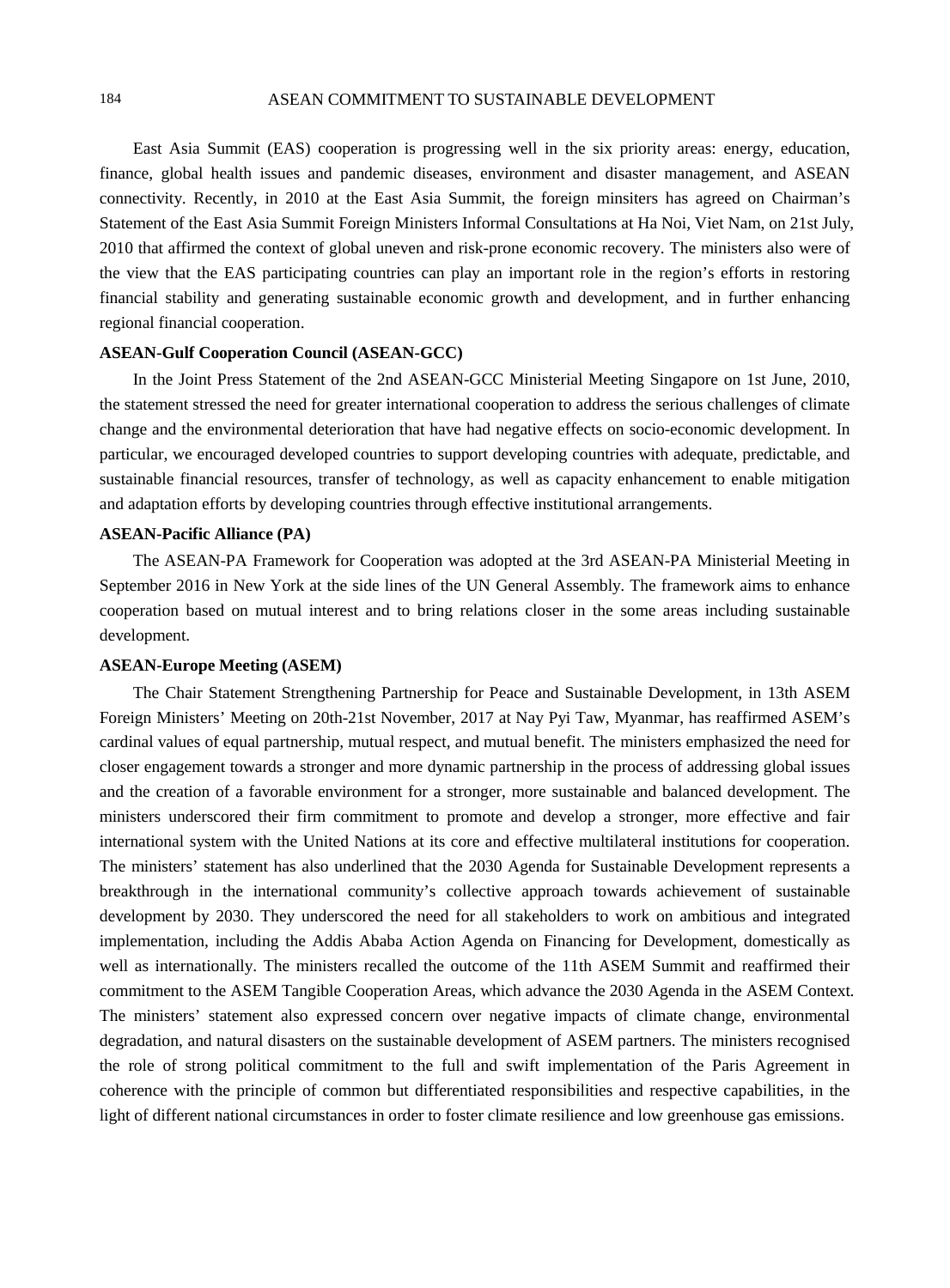#### **ASEAN-Other Organization**

ASEAN has also cooperated with the World Health Organization (WHO), United Nations Environmental Programme (UNEP), United Nations Educational, Science and Cultural Organization (UNESCO), United Nations Development Programme (UNDP), and other else, such as, ILO (International Labour Organization), UNICEF (United Nations International Children's Emergency Fund), UNAIDS, UN Office Drugs and Crime, etc. All of these organizations have conducted activities on sustainable development with ASEAN.

# **The Influence of Sustainable Development in Regional International Environmental Law in ASEAN**

There are three pillars of sustainable development that are economic, social, and environment. Sustainable development has also relations with present and future generation. According the WCED (1987), sustainable development is defined:

Sustainable development is development which meets the needs of the present without compromising the ability of future generations to meet their own needs.

Sustainable development is a global concept. There are some principles of sustainable development, such as principle of environmental protection, principle of public participation, principle of access to information, precautionary principle, etc.

As a global concept, sustainable development has applied by ASEAN's norms and principles. ASEAN's clarity and commitment to sustainable development has been demonstrated in various legal documents, both hard law and soft law. Pramudianto (2017, p. 269) affirmed that ASEAN to date has succeeded in developing international environmental law through soft law and hard law. ASEAN has affirmed that commitment on sustainable development in various levels of regional international law, starting from documents that are legally binding and non-legally binding. But to do this, realization is required through programs and activities. Several programs and activities that emphasize the importance of sustainable development have been implemented at the national level.

As an example of sustainable development activities through the ASEAN Environmentally Sustainable City Award Program, it has provided incentives for ASEAN member countries, especially the ASEAN cities to make sustainable cities. This award is able to positively affect cities to improve governance through sustainable governance.

Studies claimed that the so-called "ASEAN Way" with its "principles of non-interference, consultation, consensus, quiet diplomacy, symbolism, and organizational minimalism" lessened the control powers of the ASEAN, particularly in terms of its efforts to address environmental challenges (Nguitragool, 2011, pp. 356-378; Macarayan et al., 2013, p. 2). The principle of non-interference and safeguarding member states' sovereignty is continued at the cost of the environment (Koh & Robinson, 2002, p. 679). While ASEAN environmental programmes and agreements are highly ambitious in their wording, they often lack effective implementation and enforcement mechanisms. As a member state faces no serious consequences in the case of non-compliance, incentives for implementation and enforcement are low (Aggarwal & Chow, 2010).

But, Ibitz (2012) in his research field of hazardous waste said that there is a strong need to establish ASEAN community law to govern the association with principles that can be applied at the national level. Without the adoption of a binding community law, ASEAN will not be able to develop into an effective and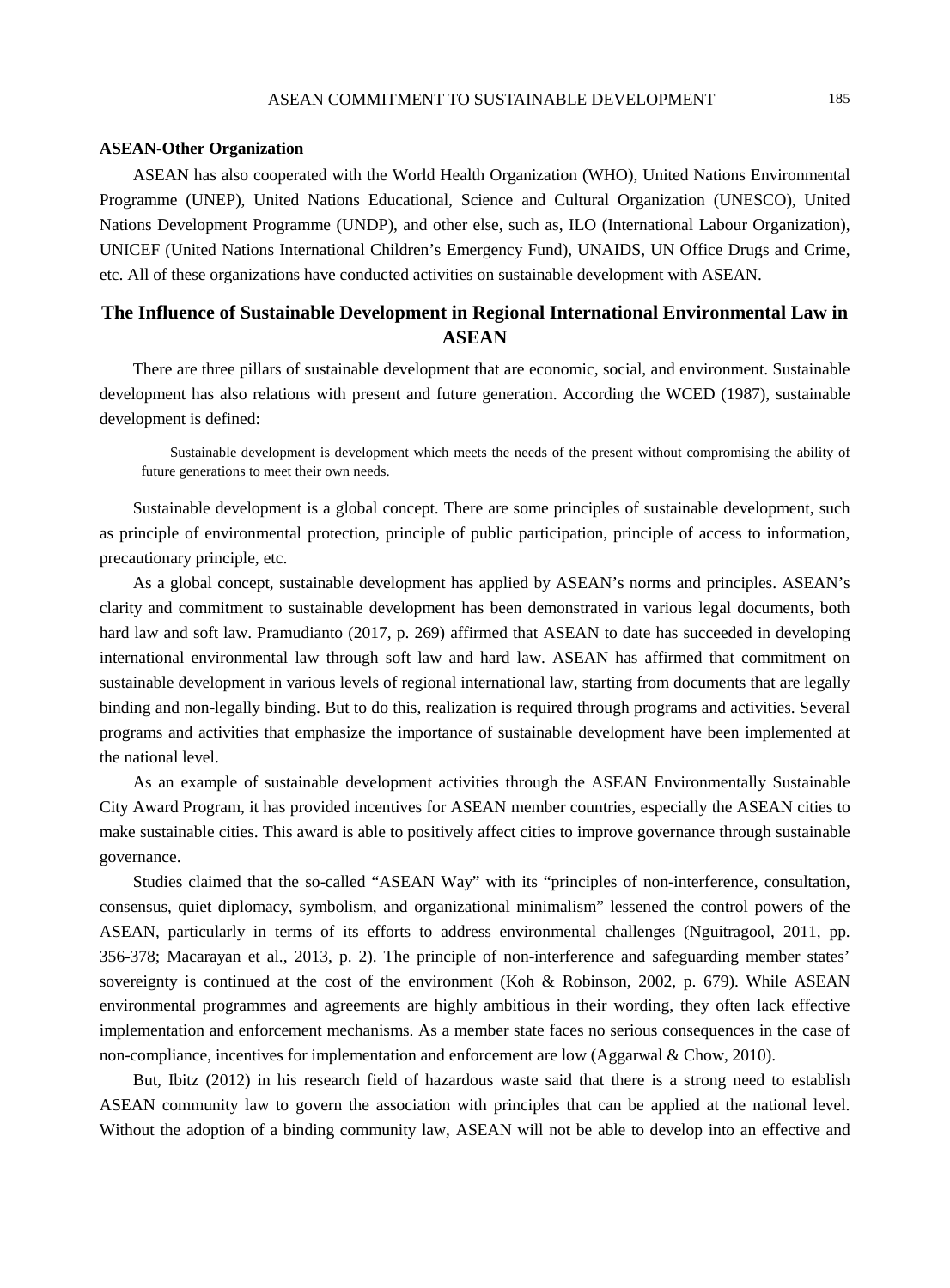successful community.

Although there is "ASEAN Way", but the practice use of sustainable development has been generally accepted by ASEAN countries. This is evidenced by the agreement of documents of soft law and hard law that emphasize the importance of the concept of sustainable development and is used in many national laws in ASEAN countries. For example in Indonesia, there is *Act Number 32 Year 2009 on Environmental Protection and Management*. The part of consideration has affirmed that national economic development as such is mandated by the State Constitution Republic of Indonesia Year 1945 held based on the principle of sustainable development and environmentally friendly.

# **Conclusion**

ASEAN has committed itself to its vision to fulfill sustainable development including implemented by its member countries. ASEAN cooperation with full partners and non-full partners has been done since long including in developing the concept of sustainable development.

The history of the founding of ASEAN is inseparable from the efforts to improve the welfare of the people of Southeast Asia which has now merged in the ASEAN Community since the *ASEAN Charter* 2007 was applied. ASEAN and sustainable development commitments as one of the vision of ASEAN, it is expected to improve the life of ASEAN countries whose past role conflicts.

Sustainable development will be an important vision in the ASEAN Community so much encourages the quality of life of ASEAN communities. This encouragement can be seen through ASEAN programs such as sustainability cities. On the other hand, ASEAN documents that have encouraged sustainable development will enhance the role of law, especially regional international environmental law.

Regional International Environmental Laws related to sustainable development are expected to flourish in Southeast Asia. This will be in accordance with Principle 27 of the Rio Declaration of 1992 which states the need for development of international sustainable development law. This principle affirms that:

States and people shall co-operate in good faith and in a spirit of partnership in the fulfillment of the principles embodied in this Declaration and in the further development of international law in the field of sustainable development.

In order to development of the sustainable development concept, regional international environmental law must take a initiative and implementation in regional of sustainable development law that must be applicable with ASEAN principles and norms.

#### **References**

- Aggarwal, V. K., & Chow, J. T. (2010). The perils of consensus: How ASEAN meta-regime undermines economic and environmental cooperation. *Review of International Political Economy, 17*(2).
- ASEAN Secretariat. (2017a). *ASEAN Annual Report 2016-2017: Partnering for change, engaging the world*. Retrieved from http://asean.org/?static\_post=partnering-change-engaging-world
- ASEAN Secretariat. (2017b). *ASEAN cooperation on environment: At a glance*. Retrieved from http://asean.org/storage/2018/02/50.-December-2017-ASEAN-Cooperation-on-Environment-At-A-Glance.pdf
- Chapman, T. (2018). *ASEAN and India: Five for the next five* (ORF Special Report No. 57). Retrieved from https://www.orfonline.org/wp-content/uploads/2018/01/ORF\_SpecialReport\_57\_ASEAN-New.pdf
- Elliott, L. (2011). ASEAN and environmental governance: Rethinking networked regionalism in Southeast Asia. *Procedia Social and Behavioral Sciences, 14,* 61-64.

Flores, J. M. (2000). *ASEAN: How it works*. Jakarta: ASEAN Secretariat.